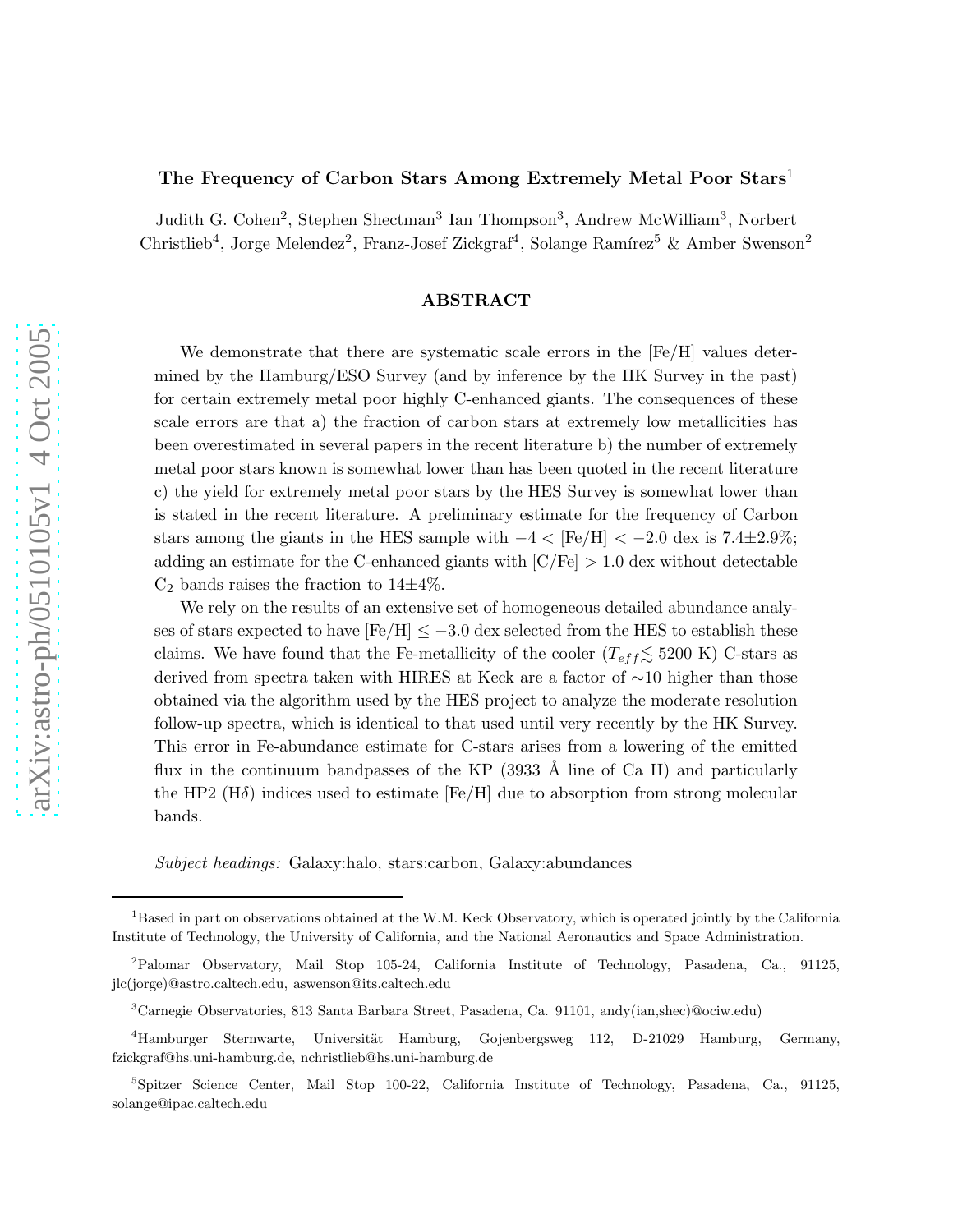### 1. Introduction

We are engaged in a large scale project to find additional extremely metal poor stars in the halo of our galaxy. The major existing survey for very metal-poor stars is the HK survey described in detail by Beers, Preston & Shectman (1985, 1992). The stellar inventory of this survey has been scrutinized with considerable care over the past decade, but, as summarized by Beers *et al.* (1998), only roughly 100 are believed to be extremely metal poor (henceforth EMP), with [Fe/H]  $\leq$  -3.0 dex<sup>1</sup>. We are therefore exploiting the database of the Hamburg/ESO Survey (HES) for this purpose. The HES is an objective prism survey from which it is possible to efficiently select EMP stars (Christlieb 2003). The existence of a new list of candidates for EMP stars with [Fe/H] < −3 dex selected in an automated and unbiased manner from the HES, coupled with the very large collection area and efficient high resolution echelle spectrographs of the new generation of large telescopes, offers the possibility for a large increase in the number of EMP stars known and in our understanding of their properties.

We have obtained and analyzed spectra with HIRES (Vogt *et al.* 1994) at the Keck I Telescope of a large number of EMP candidates selected from the HES. The normal procedures outlined by Christlieb (2003) to isolate EMP stars from the candidate lists produced by the HES were followed. In an effort to avoid selection biases, these differ from the criteria adopted by the HK Survey; see Christlieb (2003) for details. Candidate EMP stars selected from the HES were vetted via moderate resolution spectroscopy at large telescopes to eliminate the numerous higher abundance interlopers. Most of the follow up spectra for the stars discussed here were obtained with the Double Spectrograph (Oke & Gunn 1982) on the Hale Telescope at Palomar Mountain, denoted P200, (a few are from the Boller and Chivens spectrograph on the Clay and Baade Telescopes at the Las Campanas Observatory) during the period from 2001 to the present. We intend to observe all candidates to the magnitude limit of the HES (B  $\sim$  17.5) in our fields; observations are now complete in ~990 deg<sup>2</sup>, complete to B=16.5 in an additional ~700 deg<sup>2</sup>, and approaching completion in the remaining fields.

These follow up spectra are used to determine an accurate measure of the metallicity of the star, much more so than is possible to derive from the low resolution objective prism spectra of the HES itself. This is accomplished via a combination of strength of absorption in H $\delta$  (determining  $T_{eff}$ ) and in the Ca II line at 3933 Å (the KP index, which determines [Fe/H], once  $T_{eff}$  and hence  $log(g)$  are specified). A calibration between the strength of the indices and metallicity is required, and is generally derived from literature searches for high resolution abundance studies of relevant stars. We denote the resulting metallicity value as [Fe/H](HES). The specific algorithm adopted by the HES is described in Beers *et al.* (1999) and is essentially identical to that used by the HK Survey until recently; the latest updates to the algorithm as used by the HK Survey are described in Rossi *et al.* (2005).

<sup>&</sup>lt;sup>1</sup>The standard nomenclature is adopted; the abundance of element X is given by  $\epsilon(X) = N(X)/N(H)$  on a scale where  $N(H) = 10^{12}$  H atoms. Then  $[X/H] = \log_{10}[N(X)/N(H)] - \log_{10}[N(X)/N(H)]_{\odot}$ , and similarly for [X/Fe].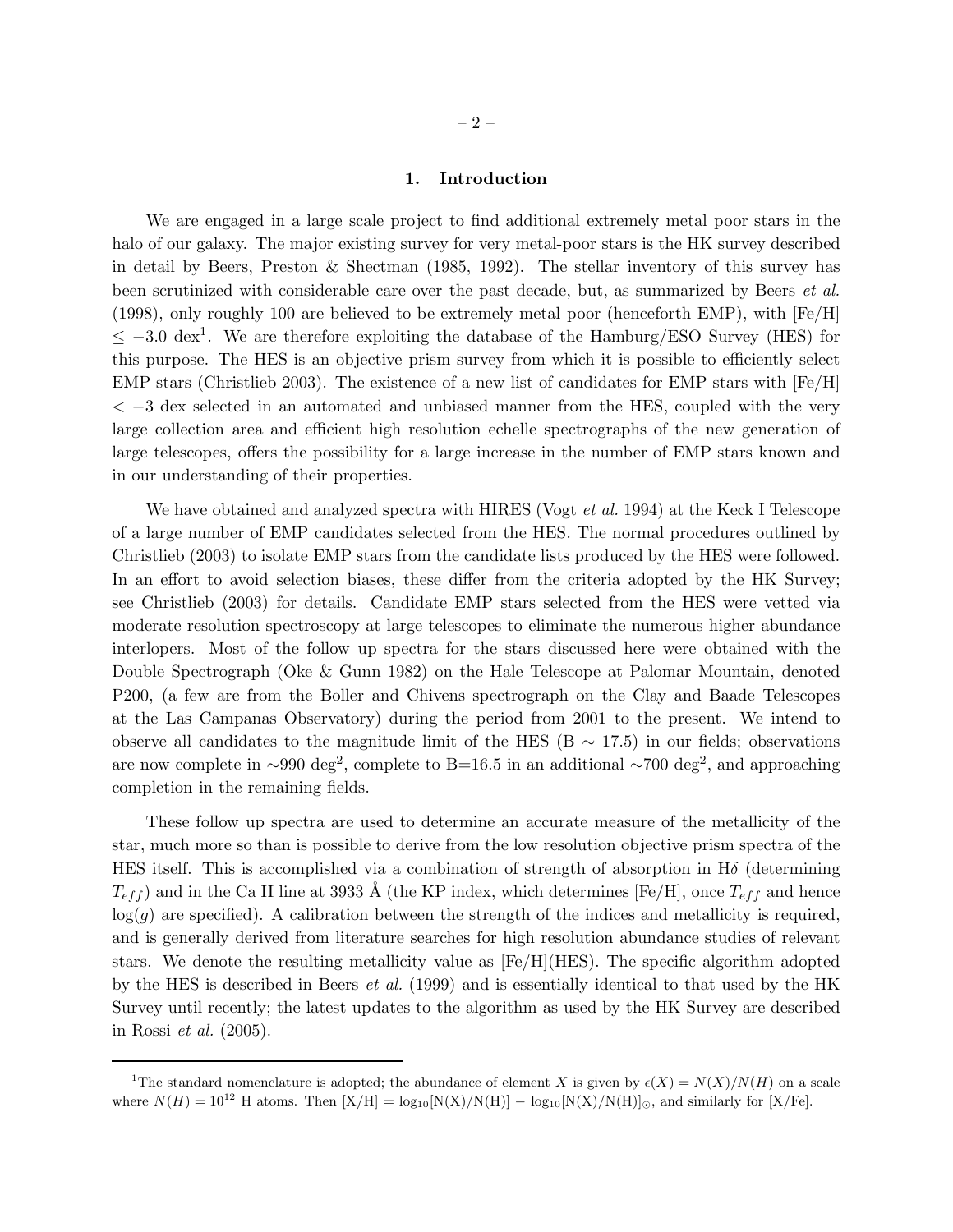# 2. Systematic Calibration Problems in the Metallicity Scale of the HES and HK Survey

Stars were chosen for observation at high resolution with HIRES primarily on the basis of low predicted metallicity; every star with  $[Fe/H](HES) \le -2.9$  dex north of  $\delta - 25^\circ$  was put on the HIRES observing list. Spectra have now been obtained for more than 55 EMP candidates from the HES. In all cases the stellar parameters have been determined by JGC from broad band (V-I, V-J and V-K) photometry and theoretical isochrones with no reference to the spectra themselves. Insofar as possible, the procedures, the codes, the model atmospheres (we use those of Kurucz 1993) and the atomic data used to reduce the HIRES echelle spectra and to carry out the detailed abundance analysis are identical, and the analyses are thus as homogeneous as possible. Cohen *et al.* (2004) present full details of the analysis and results for a large sample of EMP dwarfs from the HES, while Cohen *et al.* (2005b) will present abundance analyses for 13 of the 16 known carbon stars from this HES sample; two of these have not yet been observed with HIRES. Fifteen C-normal giants have been analyzed to date, and these will appear in a future publication (Cohen *et al.* 2006b).

Our operational definition of a carbon-star (C-star) is one whose spectrum shows bands of  $C_2$ . The P200 DBSP spectra mostly extend to 5300 Å, hence the prominent  $C_2$  band at 5160 Å is included. We are reasonably certain, as will be discussed in Cohen *et al.* (2006a), through inspection of the regions of both  $C_2$  and CH in these followup spectra, that there are no additional giant C-stars in the Palomar sample. If no  $C_2$  bands are detected, but  $[C/Fe] > 1$  dex, we denote a star to be C-enhanced. Also we denote stars with  $T_{eff} > 6000$  K as "dwarfs", while all cooler stars are called "giants".

The difference between the [Fe/H] derived from analysis of the HIRES spectrum versus that obtained by applying the algorithm of Beers *et al.* (1999) to the moderate resolution follow up spectra for the set of 497 candidate EMP stars with moderate resolution follow up P200 spectra is shown in Fig. 1. The giants with normal C and the warmer C-giants show good agreement;  $[Fe/H](HES)$ inferred from the moderate resolution spectra is a reliable indicator of the Fe-metallicity found from analysis of HIRES spectra. Getting the dwarfs correct is harder as metal lines become weaker at their higher  $T_{eff}$ . Also we have adopted a  $T_{eff}$  scale for them which is hotter than that used in most earlier analyses which provided the calibration of the Beers *et al.* (1999) relation for EMP dwarfs (see, e.g. Norris, Ryan & Beers 1996; Ryan, Norris & Beers 1996). In the mean, [Fe/H](HES) systematically underestimates our HIRES-based Fe-metallicity by 0.37 dex for EMP dwarfs, corresponding to a systematic difference in adopted  $T_{eff}$  of ~400 K.

However, Fig. 1 shows that for the cooler C-giants ( $T_{eff} \lesssim 5200$  K), [Fe/H](HES) substantially underestimates our HIRES-based Fe-metallicity by ∼1 dex. Preston & Sneden (2001) suggested the presence of a systematic error of comparable size (up to 1 dex) for the sample of C-stars they analyzed from the HK Survey. This is a very large systematic error, much too large to be caused by problems in the  $T_{eff}$  scale, and so we attempt to understand what might be causing it. In Fig. 2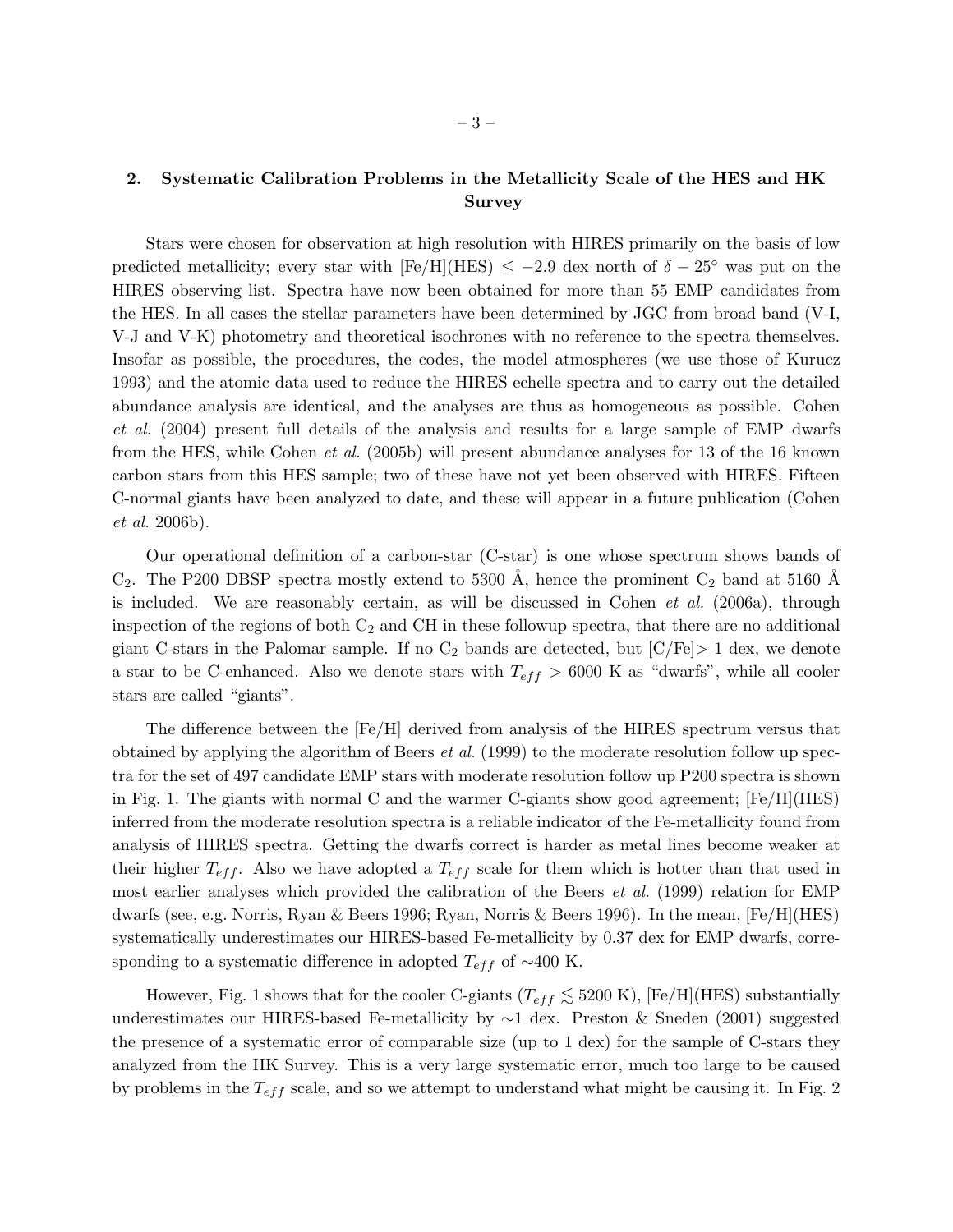we show sections of the HIRES spectra of three EMP candidates from the HES shifted into the rest frame. These stars all have  $T_{eff}$  ∼ 5150 K. Two are C-stars, the third is a genuine EMP giant with weak CH. Each of these stars has  $[Fe/H](HES) < -3.2$  dex. The red and blue continuum and the feature bandpass are shown for the KP and the HP2 indices used to determine [Fe/H](HES), with a feature bandpass 12  $\AA$  wide for each; see Beers *et al.* (1999) for details of the index definitions. The figure clearly shows the source of the problem afflicting the C-stars – the "continuum" bands are full of strong molecular absorption, particularly the red continuum band for the HP2 index. If the HP2 index is underestimated because the continuum is depressed, then the star is assumed to be cooler than it actually is, and the resulting [Fe/H](HES) for a fixed KP index will be too low. Furthermore, the blue continuum region of the KP index also shows strong CH absorption (the big chunks missing from the spectra of the C-stars in the left column blueward of the 3933 Å CaII line), and hence the abundance indicator KP will also be underestimated. The derived [Fe/H](HES) obtained using the calibration of Beers *et al.* (1999) will thus be substantially reduced below its true value for such C-stars. Because the absorption in the relevant spectral regions arises from both CN and CH, the magnitude of this effect depends on additional factors such as the C-enhancement and the C/N ratio as well as on  $T_{eff}$ .

Several tests have been performed to verify this. First we checked that the measured KP and HP2 indices for C-stars (and for C-normal stars) can be reproduced to within their uncertainties from the much more precise HIRES spectra. We also checked that adding back the missing flux removed from the continuum by absorption in the sidebands significantly increases KP and particularly the HP2 indices above the measured values, by factors of two or more. Finally we checked that by so altering the KP and HP2 indices we derive a significantly higher value for [Fe/H](HES) which is much closer to the that obtained by the detailed abundance analyses for the cooler C-stars.

#### 3. Discussion and Implications

An underestimate of a factor of  $\sim$ 1 dex in the deduced value of [Fe/H](HES) for the cooler C-stars will have significant effects. Fig. 3 shows [Fe/H](HES) versus V-K for a sample of 489 EMP candidates from the HES with moderate resolution spectra from the Double Spectrograph at the Hale Telescope (details will appear in Cohen *et al.* 2006a). The 10 known C-stars and the 1 C-enhanced star with HIRES analyses<sup>2</sup> from this sample are indicated. In the upper panel, these stars are plotted at their [Fe/H](HES) values, while in the lower panel they are plotted at their [Fe/H](HIRES) as determined from detailed abundance analyses<sup>3</sup>. Although at their nominal Femetallicities the C-stars dominate the population of the giants below  $[Fe/H](HES) - 3$  dex, using the results from analysis of high resolution spectra in the lower panel the frequency of C-stars

<sup>&</sup>lt;sup>2</sup>The C-enhanced star is HE0024–2523, see Lucatello et al. (2003) and references therein.

<sup>&</sup>lt;sup>3</sup>Two of the C-stars in the P200 sample have not been observed with HIRES; they are shown with the appropriate offset determined from Fig. 1.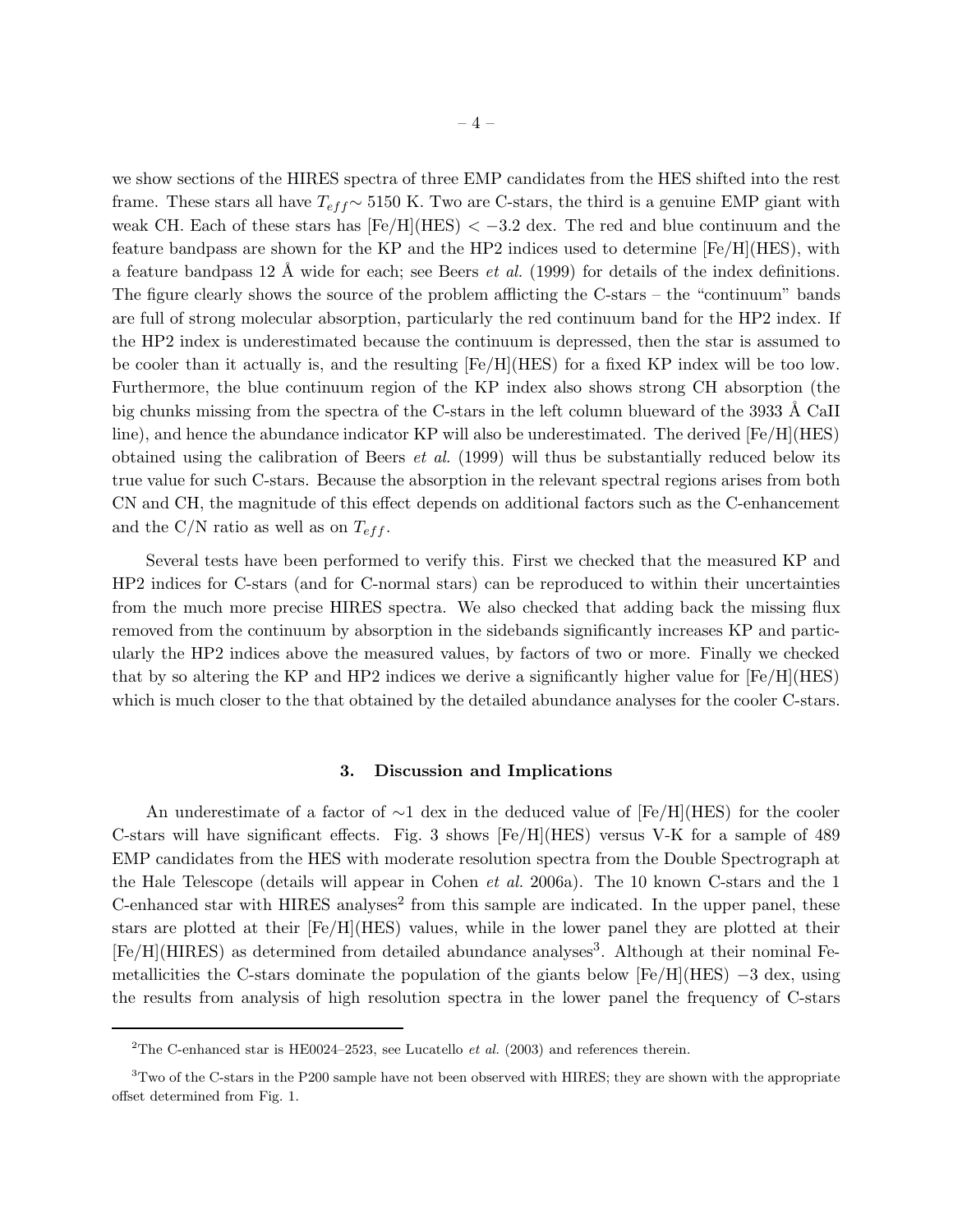among the most metal poor EMP stars is considerably reduced.

It is our contention that, as shown in Fig. 3, this underestimate of the metallicity of the cooler C-stars by the algorithm of Beers *et al.* (1999), used by both the HES and in the past by the HK Survey, produces a spurious high frequency of C-stars among EMP stars (see Fig. 1). Using the  $[Fe/H](HES)$  values for the C-stars would yield an apparent C-star fraction of 33% for  $[Fe/H] \le -3$ dex, while using the HIRES Fe-metallicities, a value a factor of 2.4 smaller is obtained. There are 122 HES giants with  $[Fe/H](HES) < -2.0$  dex in our sample, suggesting a C-star frequency of  $7.4\pm2.9\%$  for EMP stars. Adding in the fraction of of C-enhanced stars among giants with  $[Fe/H](HES) < -2.0$  dex found by Cohen *et al.* (2005a) of 6.5±2.7%, one obtains a total fraction of C-rich stars with  $\text{[C/Fe]} > 1.0$  dex of  $14\pm4\%$  among the giants in our HES EMP sample with  $[Fe/H](HES) < -2.0$  dex, smaller than the value of 25% for stars with  $[Fe/H] < -2.5$  dex given by Marsteller *et al.* (2005). (We have derived this fraction for the C-enhanced stars among the dwarfs in our sample with  $[Fe/H](HES) < -2.0$  dex; it has the same value, as will be reported in Cohen et al 2006a.) We are currently analyzing larger samples to refine this fraction. It will probably be necessary to include an indicator of the strength of the molecular bands (most easily the G band of CH, i.e. the GP index already introduced in Beers, Preston & Shectman 1985) with the standard KP and HP2 indices in the calibration algorithm to obtain valid Fe-abundances and maximum information from the HES and HK Survey samples and/or to replace the HP2 index with a combination of V from the HES and J or K from 2MASS; the latter was not available at the time the HK Survey defined their metallicity calibration algorithms, (see, e.g. Rossi *et al.* 2005).

The metallicity distribution function is very sharply declining among halo stars at the lowest Fe-metallicities. Thus the systematic errors we have found in the calibration of the HES and by inference the HK metallicity scale of Beers *et al.* (1999), at least until quite recently (see Rossi *et al.* 2005), will also lead directly to systematic overestimates of the number of EMP stars and of the yield for EMP stars by these two major surveys. We are currently evaluating in detail the impact of these calibration errors on such issues.

The entire Keck/HIRES user community owes a huge debt to the many other people who have worked to make the Keck Telescope and HIRES a reality and to operate and maintain the Keck Observatory. JGC and JM are grateful for partial support from NSF grant AST-0205951. JGC is grateful for support from the Ernest Fullam Award of the Dudley Observatory which helped initiate this work. The work of N.C. and FJZ is supported by Deutsche Forschungsgemeinschaft (grants Ch 214-3 and Re 353/44). N.C. acknowledges support through a Henri Chretien International Research Grant administered by the American Astronomical Society.

#### REFERENCES

Beers, T.C., Preston, G.W. & Shectman, S., 1985, AJ, 90, 2089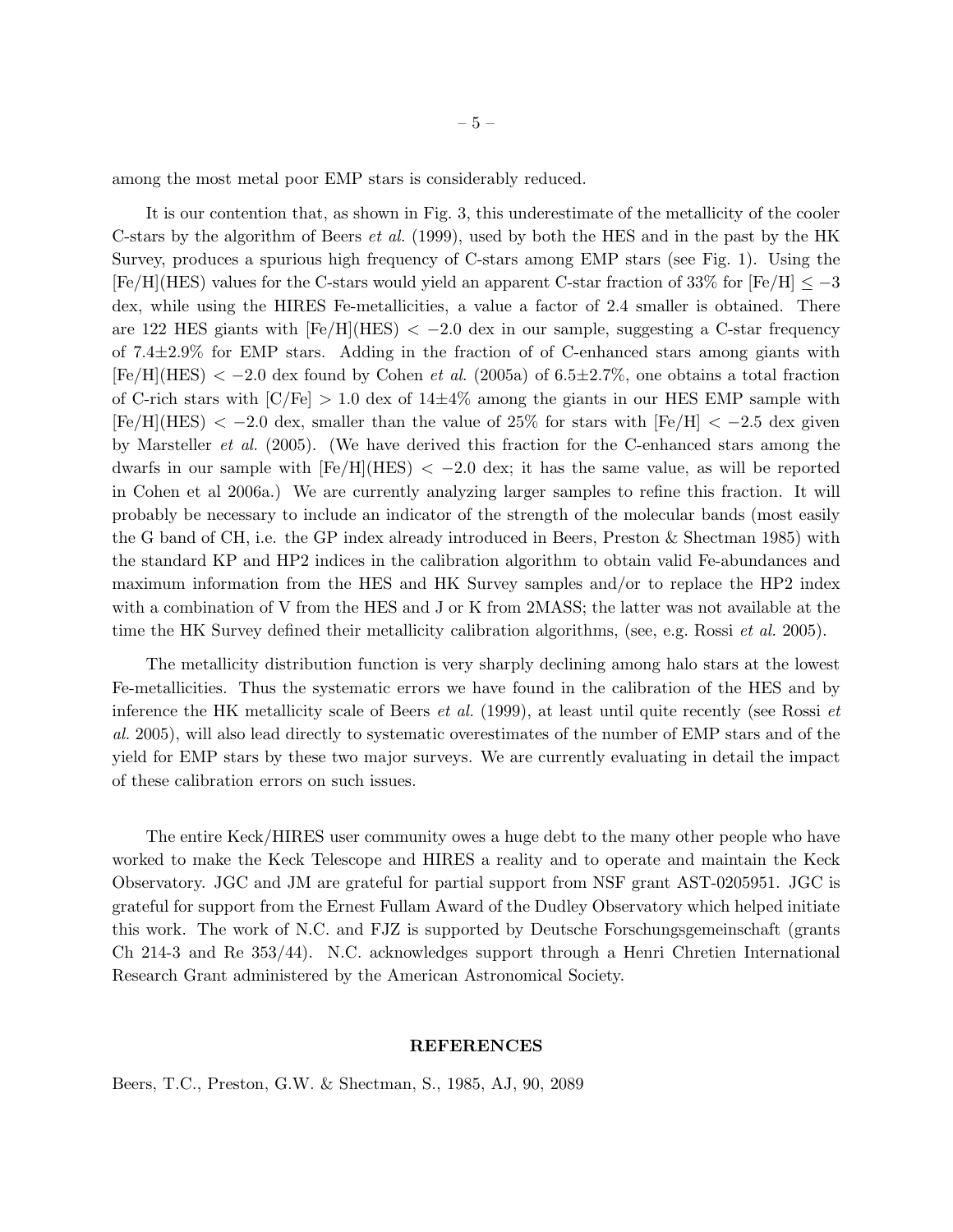- Beers, T.C., Preston, G.W. & Shectman, S., 1992, AJ, 103, 1987
- Beers, T. C., Rossi, S., Norris, J. E., Ryan, S., Molaro, P. & Rebolo, R., 1998, Space Science Reviews, 84, 139
- Beers, T. C., Rossi, S., Norris, J. E., Ryan, S. & Shefler, T., 1999, AJ, 117, 981
- Christlieb, N., 2003, Rev. Mod. Astron. 16, 191
- Cohen, J. G., Christlieb, N., McWilliam, A., Shectman, S., Thompson, I., Wasserburg, G. J., Ivans, I., Dehn, Karlsson & Melendez, J., 2004, ApJ
- Cohen, J. G. *et al.*, 2005a, Proceedings, IAU Symposium 228, *From Lithium to Uranium*, ed. V.Hill, P. Francois & F.Primas, Cambridge University Press.
- Cohen, J. G., *et al.*, 2005b, in preparation
- Cohen, J. G., *et al.*, 2006a, in preparation
- Cohen, J. G., *et al.*, 2006b, in preparation
- Kurucz, R. L., 1993, ATLAS9 Stellar Atmosphere Programs and 2 km/s Grid, (Kurucz CD-ROM No. 13)
- Lucatello, S., Gratton, R., Cohen, J. G., Beers, T. C., Christlieb, N., Carretta, E. & Ramírez, S., 2003, AJ, 125, 875
- Marsteller, B., Beers, T. C., Rossi, S., Christlieb, N., Bessell, M. & Rhee, J., 2005, in *Eighth Nuclei in the Cosmos*, Nuclear Physics A
- Norris, J. E., Ryan, S. G. & Beers, T. C., 1996, ApJS, 107, 391
- Oke, J. B. & Gunn, J. E., 1982, PASP, 94, 586
- Preston, G. W. & Sneden, C., 2001, AJ, 122, 1545
- Rossi, S., Beers, T.C., Sneden, C., Sevastyanenko, T., Rhee, J. & Marsteller, B., 2005, AJ, in press (Astro-ph/0508202)
- Ryan, S. G., Norris, J. E. & Beers, T. C., 1996, ApJ, 471, 254
- Vogt, S. E. *et al.* 1994, SPIE, 2198, 362

This preprint was prepared with the AAS IATEX macros v5.2.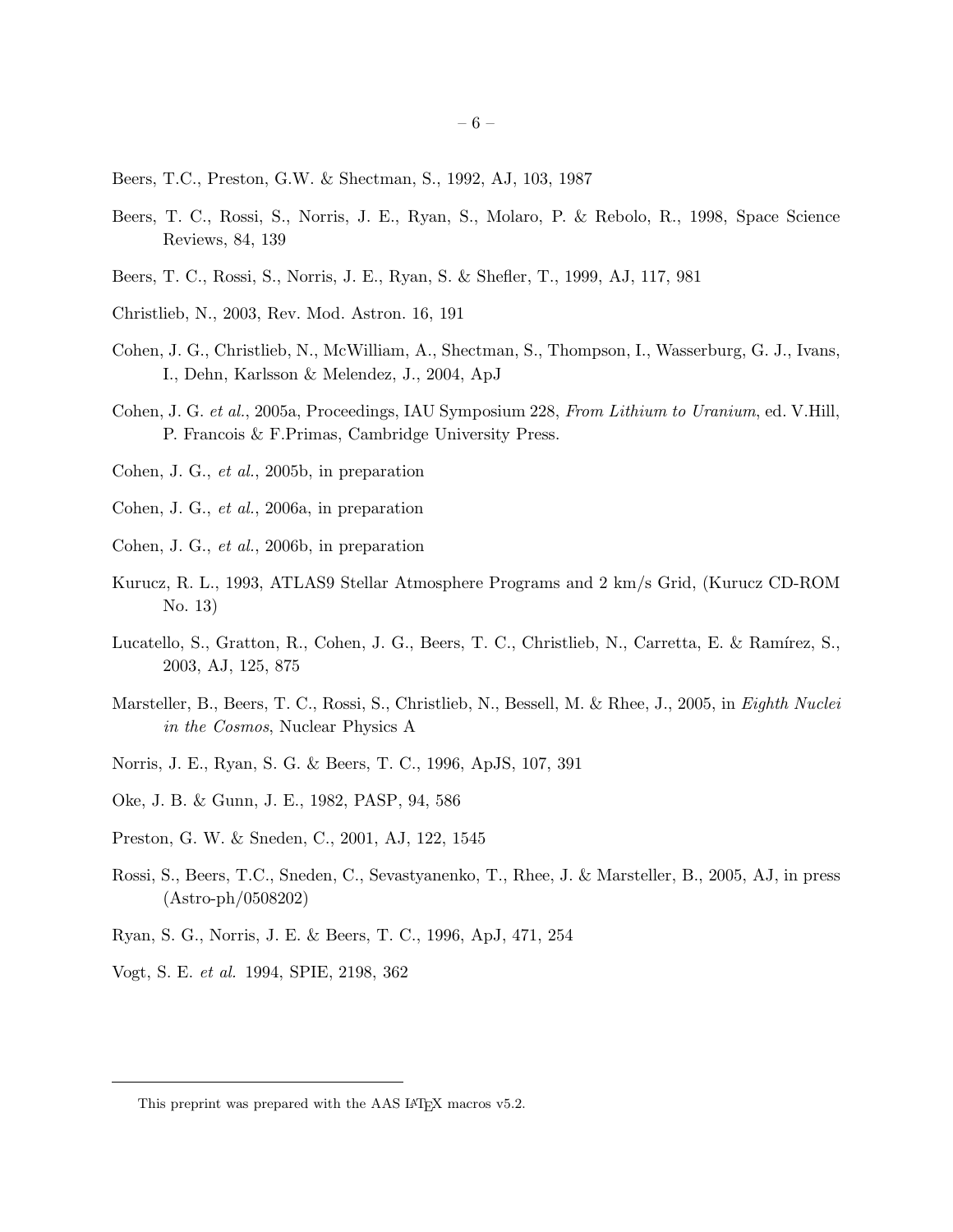

Fig. 1.— The difference between [Fe/H](HES) and [Fe/H](HIRES) is shown as a function of  $T_{eff}$ for the C-stars (upper panel) (the smaller symbols denote C-enhanced stars) and for the C-normal stars (lower panel) for those EMP candidates from the HES with analyses based on Keck/HIRES spectra. The vertical dashed line separates the giants from the dwarfs, while the horizontal dashed lines are represent the mean  $\Delta$  for the C-normal giants and for the C-normal dwarfs. A typical error for a C-normal giant is shown.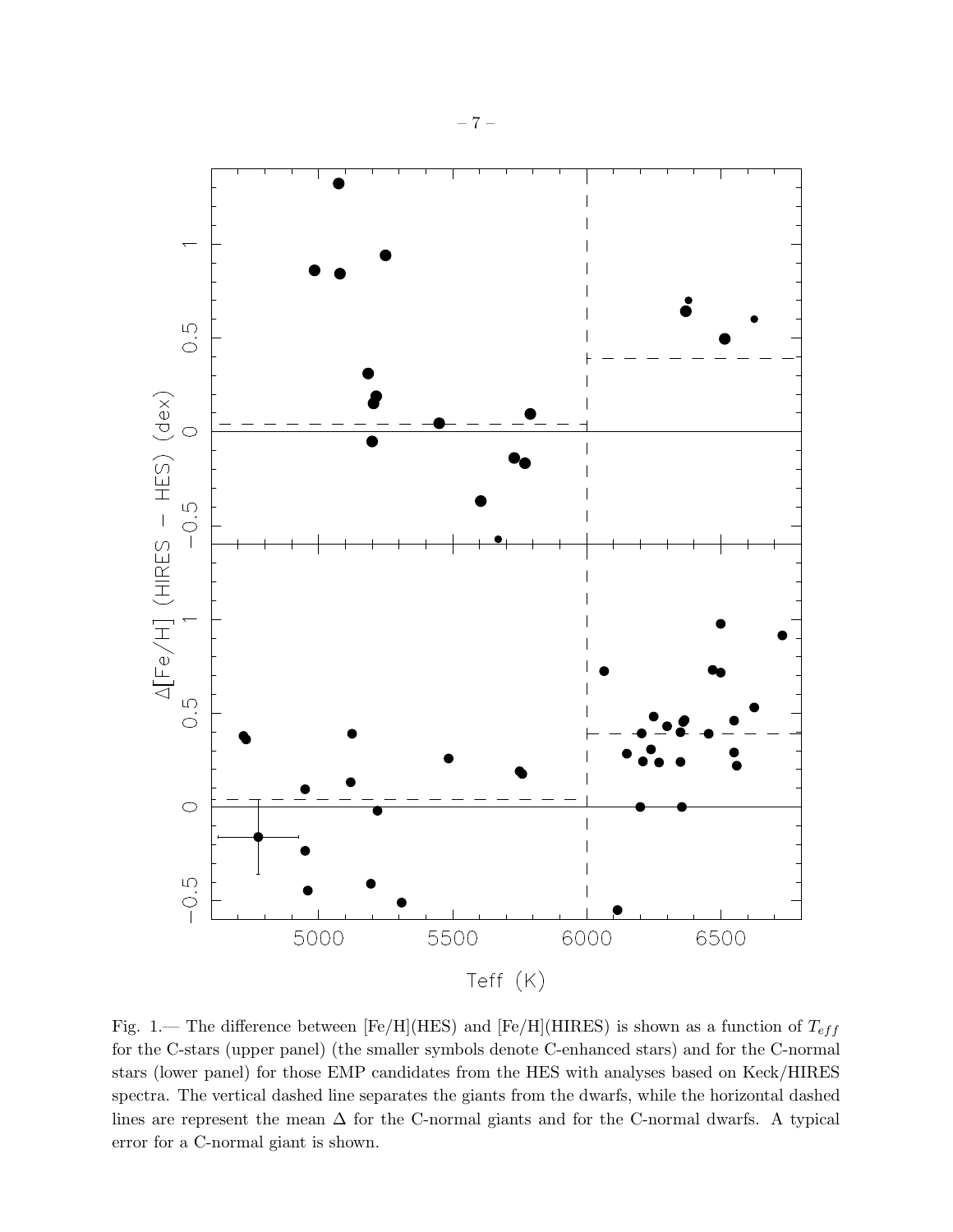

Fig. 2.— Four spectral regions from the HIRES spectra of two C-stars (two upper rows) and an C-normal EMP giant. Each star has  $T_{eff}$  ∼ 5150 K and each has [Fe/H](HES) < -3.2 dex. The HIRES derived [Fe/H] are shown in the label for each star. The left column shows the region of the blue continuum and the feature bandpass for the KP index as defined in Beers *et al.* (1999); these are indicated by the horizontal lines in the bottom left panel. The next column is the red continuum bandpass for the KP index, which is also the blue continuum bandpass for the HP2 index. The next column shows the feature bandpass for the HP2 index measuring the strength of Hδ. The right column is the red continuum bandpass for the HP2 index, which is heavily contaminated by molecular features in the C-stars. The feature bandpasses are taken as  $12 \text{ Å}$  wide. The vertical scale is identical for each panel, 0.0 to 1.2 for the normalized flux.